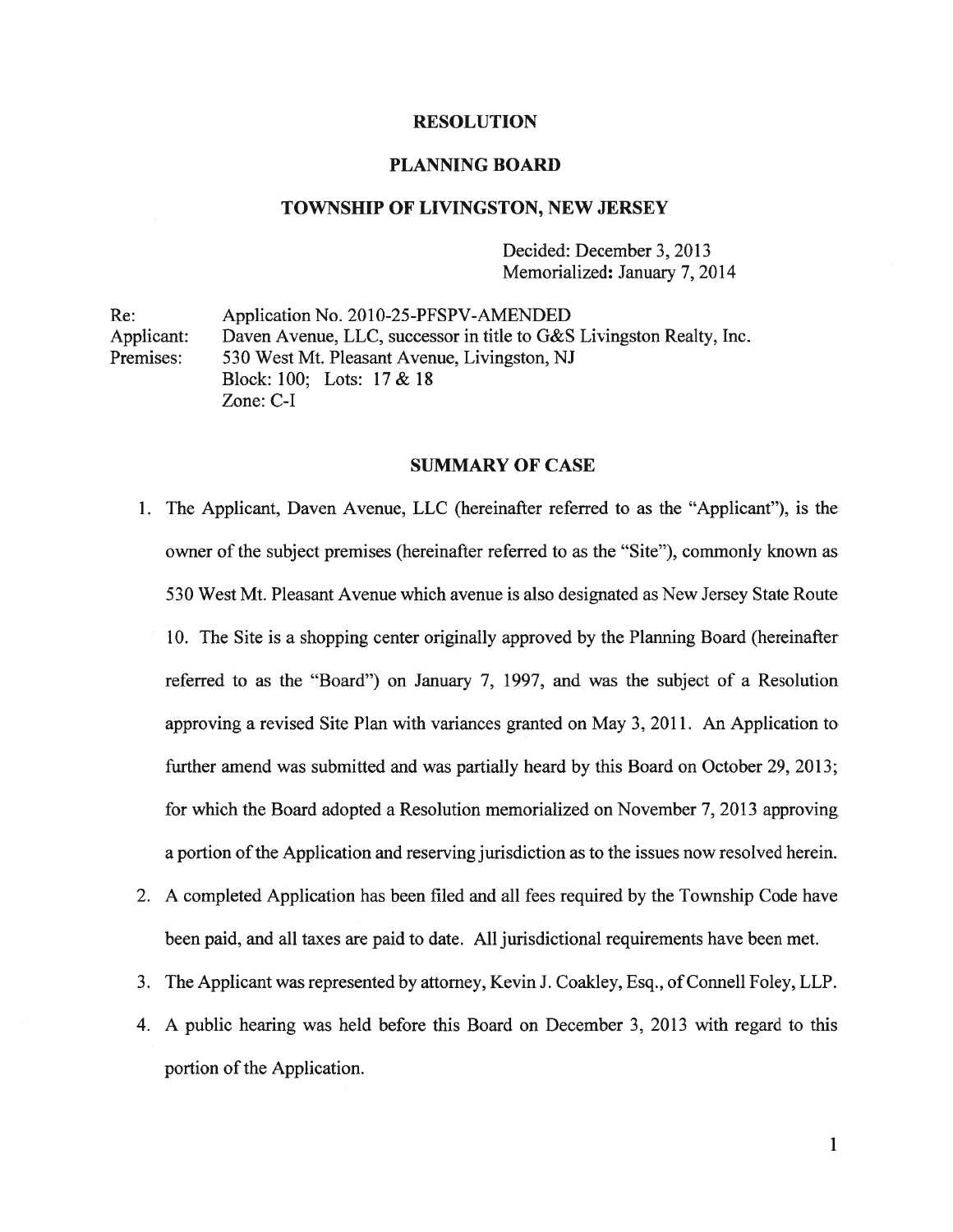- 5. Testifying on behalf of the Applicant at the hearing were:
	- A: Michael Lanzafama, of the firm Casey  $&$  Keller, admitted as an expert in planning and engineering, and
	- B: Mark Schaefer, of Federal Heath Sign Co., admitted as an exper<sup>t</sup> in commercial sign design.
- 6. The Board took notice that this matter was <sup>a</sup> continuation of the Application previously heard and partially decided on October 29, 2013, and that any evidence presented and considered at that hearing would be accepted with respec<sup>t</sup> to the remainder of the Application.
- 7. The Applicant submitted <sup>a</sup> sign package, prepared by Federal Heath Sign Company, dated November 13, 2013 and <sup>a</sup> supplemental package dated November 25, 2013 which was received in evidence as Applicant Exhibit A-3.
- 8. No members of the public appeared to testify for or against the Application, but one member of the public, Judy Kulik, did question the Applicant's witnesses as to the Application.

### STATEMENT OF THE CASE

1. There are two buildings on the site. Both are presently vacant. The larger building is toward the front of the Site but backs on Route 10 and faces the parking field on the interior ofthe Site. It has <sup>a</sup> screen wall toward Route 10. The second building is at the rear of the Site, faces the interior access road and parking field and does not have frontage on Route 10. It is that building that will house two new tenants "buybuy Baby" and "Cost Plus World Market". The Applicant proposes wall signs for these tenants to be erected on the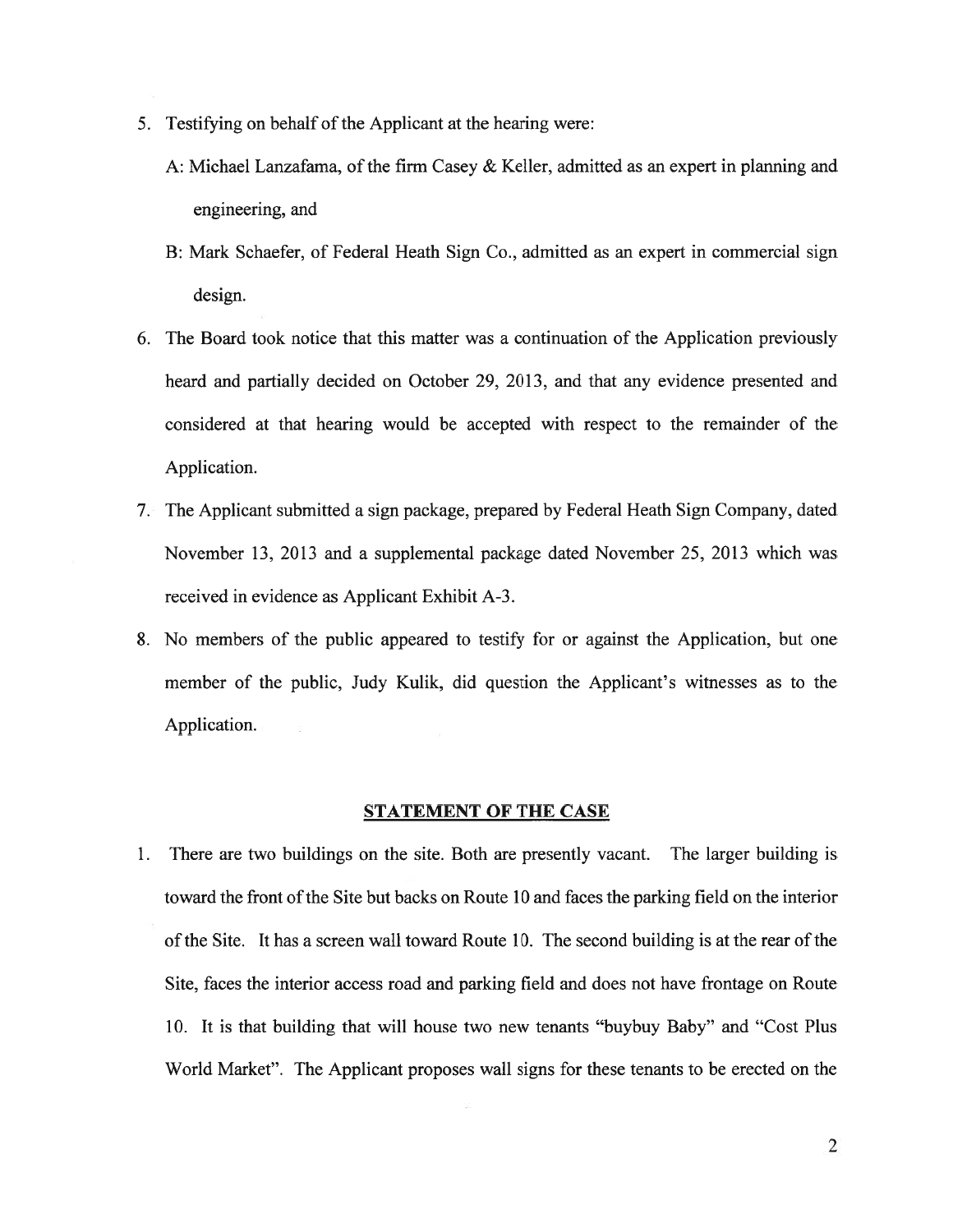screen wall, and also on the building that will be occupied by the two tenants. The tenants are national retail companies with standard designs for their signs. In the course of the hearing the Applicant, with concurrence of the tenants, made reductions in the dimensions of the proposed signs.

2. The proposed signage for the two tenants is:

A: "buybuy Baby" will have <sup>a</sup> screen wall sign 8 feet high by 16 feet long, for <sup>a</sup> total of 128 square feet. The sign would be in stacked format to match the tenant's logo with "buybuy" at the top and "Baby" below. The upper letters would be 37 inches tall and the lower letters 45 inches tall. This tenant also would have <sup>a</sup> stacked format wall sign on the rear building's front façade 9 feet high by 18 feet long, for <sup>a</sup> total of 162 square feet.

B: The "Cost Plus World Market" sign for the screen wall would be 7 feet 1.5 inches high by 26 feet 5.5 inches in length, for <sup>a</sup> total of 180.24 square feet over-all. "Cost Plus" would appear in <sup>a</sup> small banner form over "World Market". The banner would have <sup>a</sup> height of 2.5 feet and "World Market" a height of 3.5 feet. "Gourmet Food Furniture Decor  $\&$ Gifts" would be below "World Market" in <sup>a</sup> smaller size The Site will be the first location of <sup>a</sup> shop of this tenant in New Jersey, and the proposed sign is designed to introduce the tenant's offerings to the public. A wall sign on the front façade of that tenant's shop in the rear building would be 6 feet 4 inches in height by 28 feet 5.5 inches in length, for <sup>a</sup> total of 180.24 square feet. It would only have the banner form and the "World Market".

C: The proposed wall signs all would have internally illuminated lettering.

3. The existing monument sign would be refurbished but would not be relocated or increased in size.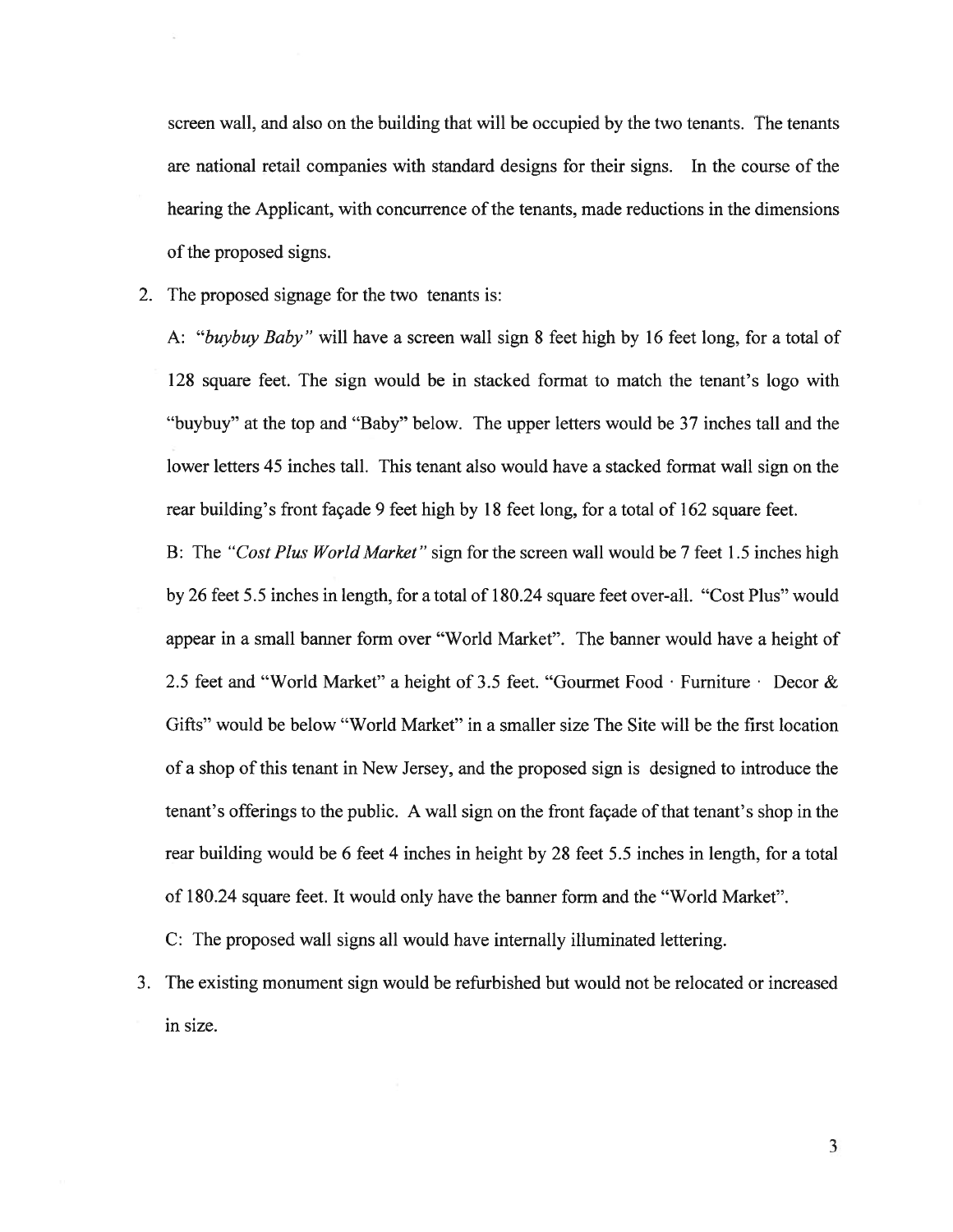4. The Applicant requested variances from the provisions of Code Section 170-90.L.(2) as follows:

A: Wall signs for a business are permitted only on an entrance wall or a wall of the building facing <sup>a</sup> street. The Applicant proposes signs on the screen wall of <sup>a</sup> different building facing Route 10. Accordingly, <sup>a</sup> variance is requested to permit the location of signs on that wall. The Applicant's planner testified that said signage is necessary since signs on the front of the tenants' building at the rear of the Site will not be visible to motorists on Route 10; the screen wall signs will promote proper identification of tenants, will help the viability of the Site, and will promote traffic safety; and, the unusual angle of the building, which is not directly parallel to Route 10 but is at an angle, and the design of the traffic intersection, make identification of the shopping center difficult for passing motorists and reinforces the necessity of the variance under the provisions of N.J.S:40:55D-70c.(1) and  $c.(2)$ .

B: The Applicant proposes signs that require the following variances:

(1) Wall signs in the district are required to be on the building in which the establishment is located, and only one wall sign per establishment is permitted unless the building has more than one frontage on which <sup>a</sup> sign may be permitted. One additional wall sign for each of the two tenants is proposed to be <sup>p</sup>laced on <sup>a</sup> building other than the one in which the establishments will be located.

(2) The buybuy Baby storefront sign will measure 9 feet in height by 18 feet long, for <sup>a</sup> total of 162 square feet. The Ordinance limits the height of <sup>a</sup> sign to 5 feet and <sup>a</sup> total dimension to 100 square feet; resulting in <sup>a</sup> variance reques<sup>t</sup> of 4 feet for the height and 62 square feet for the total sign dimension. The buybuy Baby wall sign facing Route

4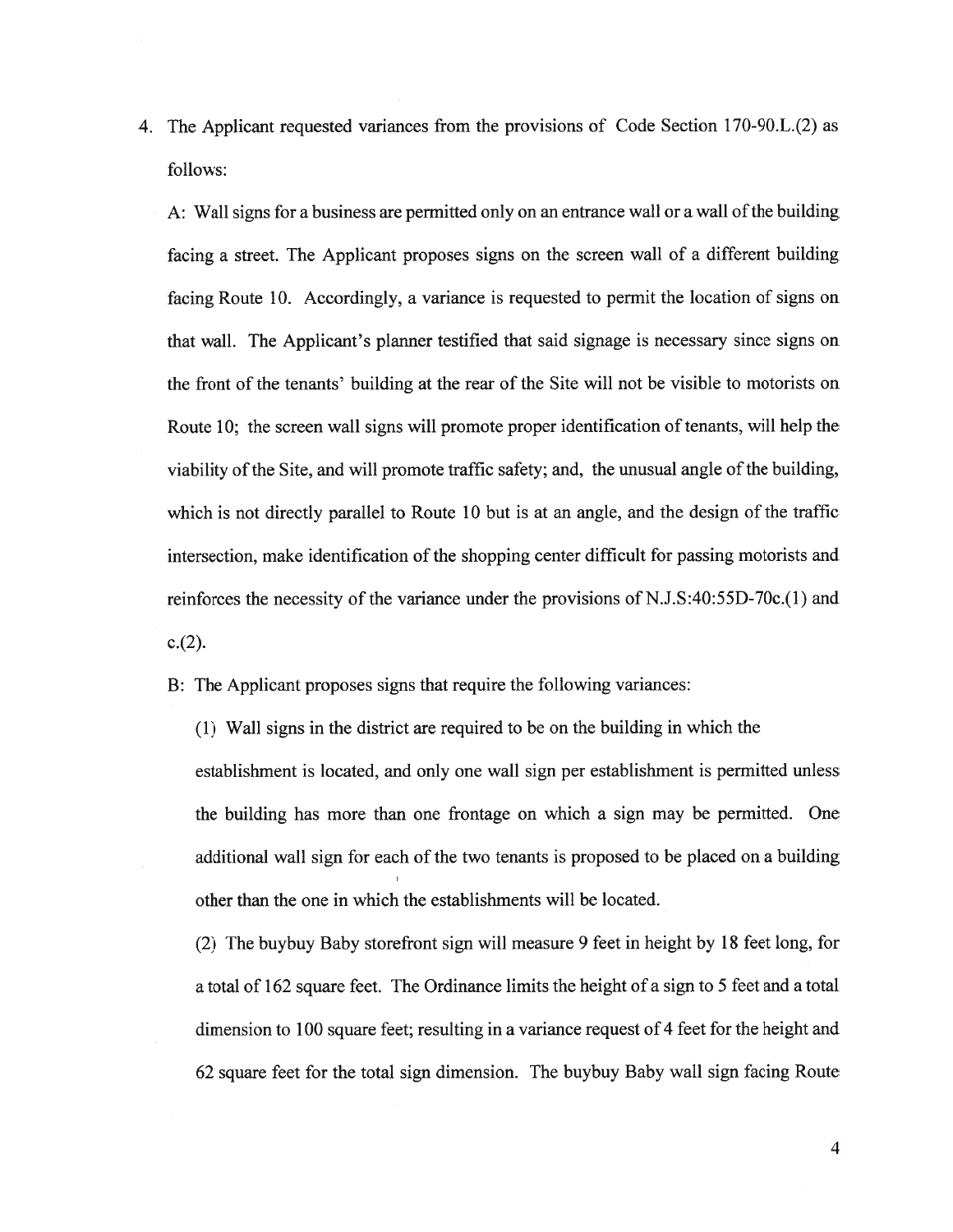10 will measure 8 feet in height by 16 feet in length and will have <sup>a</sup> 128 square feet total dimension; resulting in <sup>a</sup> reques<sup>t</sup> for <sup>a</sup> variance of 3 feet as to height, and 28 square feet as to total sign dimension.

(3) The Cost Plus World Market wall sign above the entrance to that establishment will measure 6 feet 4 inches in height by 28 feet 5.5 inches in length and <sup>a</sup> total of 180.24 square feet; resulting in <sup>a</sup> variance reques<sup>t</sup> of 1 foot 4 inches for the height of the sign, 8 feet 5.5 inches for the length and an 80.24 square foot variance for overall sign dimension. The Cost Plus World Market screen wall sign will measure 7 feet 1.5 inches in height, 26 feet 5.5 inches in length, and will have <sup>a</sup> total dimension of 180.24 square feet; resulting in <sup>a</sup> variance reques<sup>t</sup> of 2 feet 1.5 inches in height, 6 feet 5.5 inches in length, and an 80.24 square foot variance for overall sign dimension.

- (4) Each of the tenant's would have signs that are very different in their physical characteristics. The Ordinance requires that when <sup>a</sup> building contains more than one establishment the wall signs shall be uniform in terms of design, colors, height or background, style and height of lettering and position on the building wall.
- 5. The experts presented by the Applicant testified that:
	- A. The large size and the colors of the buybuy Baby sign on the rear building are required both to accommodate the stacked lettering and colors that coincide with its corporate logo and to provide adequate visibility for occupants of vehicles that are entering the parking area and seeking to navigate safely on the Site to that destination.
	- B. The size of the Cost Plus World Market sign on the rear building is required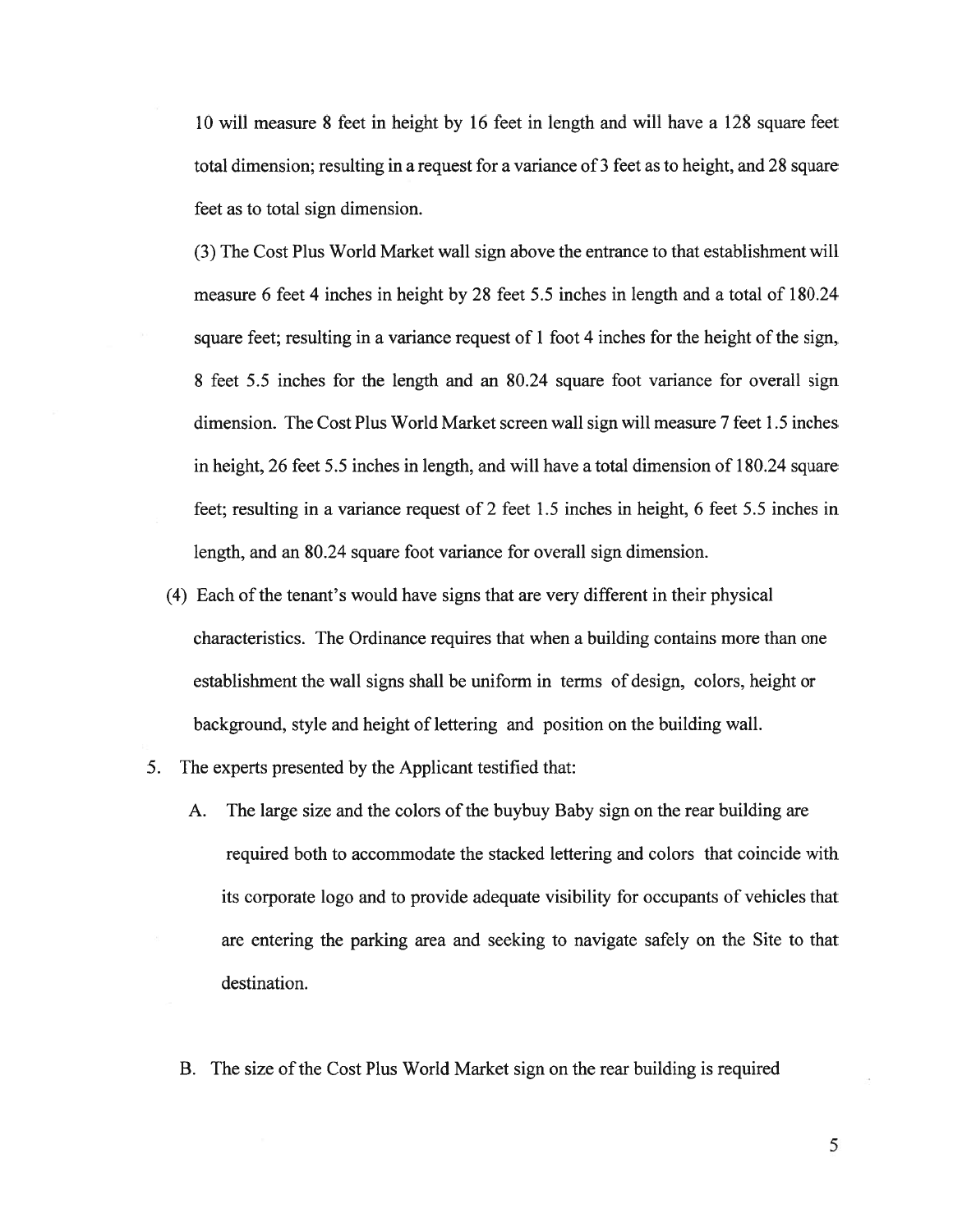for the same visibility and identification purposes.

C. The building with the two establishments is not visible to motorists on Route 10 or Walnut Street. The location of a sign for each of the two tenants on the screen wall facing Route 10 will serve to identify the location of the two stores to motorists on those roads, and the size of the signs is not inconsistent with signs on Route 10 in the immediate area. The stacked design of the buybuy Baby sign will be consistent with the sign on its storefront.

6. The Board finds that the variances requested for the signs ofthe two tenants should be granted for the reasons set forth on the record by the Applicant's planner. The Board finds that the variances can be granted without significant detriment to the public, that they will not have <sup>a</sup> negative impact on the Zone Plan or Zoning Ordinance, that they will promote the reopening and viability of <sup>a</sup> stagnant large shopping center, will have an improved esthetic effect, and will serve to improve traffic safety. Any negative impacts are substantially outweighed by the positive effects to be gained by the gran<sup>t</sup> of the variances and are justified pursuan<sup>t</sup> to the provisions of N.J.S:40:55D-70(c).2.

# CONCLUSIONS OF THE BOARD

- 1. The Board hereby grants the Application as amended during the hearing to approve the proposed signage in accordance with the provisions as further set forth herein as to the location, size, dimensions and non-uniformity.
- 2. The Board approves the variances requested by the Applicant from the provisions of Township Code Section 170-90.L.(2) as follows: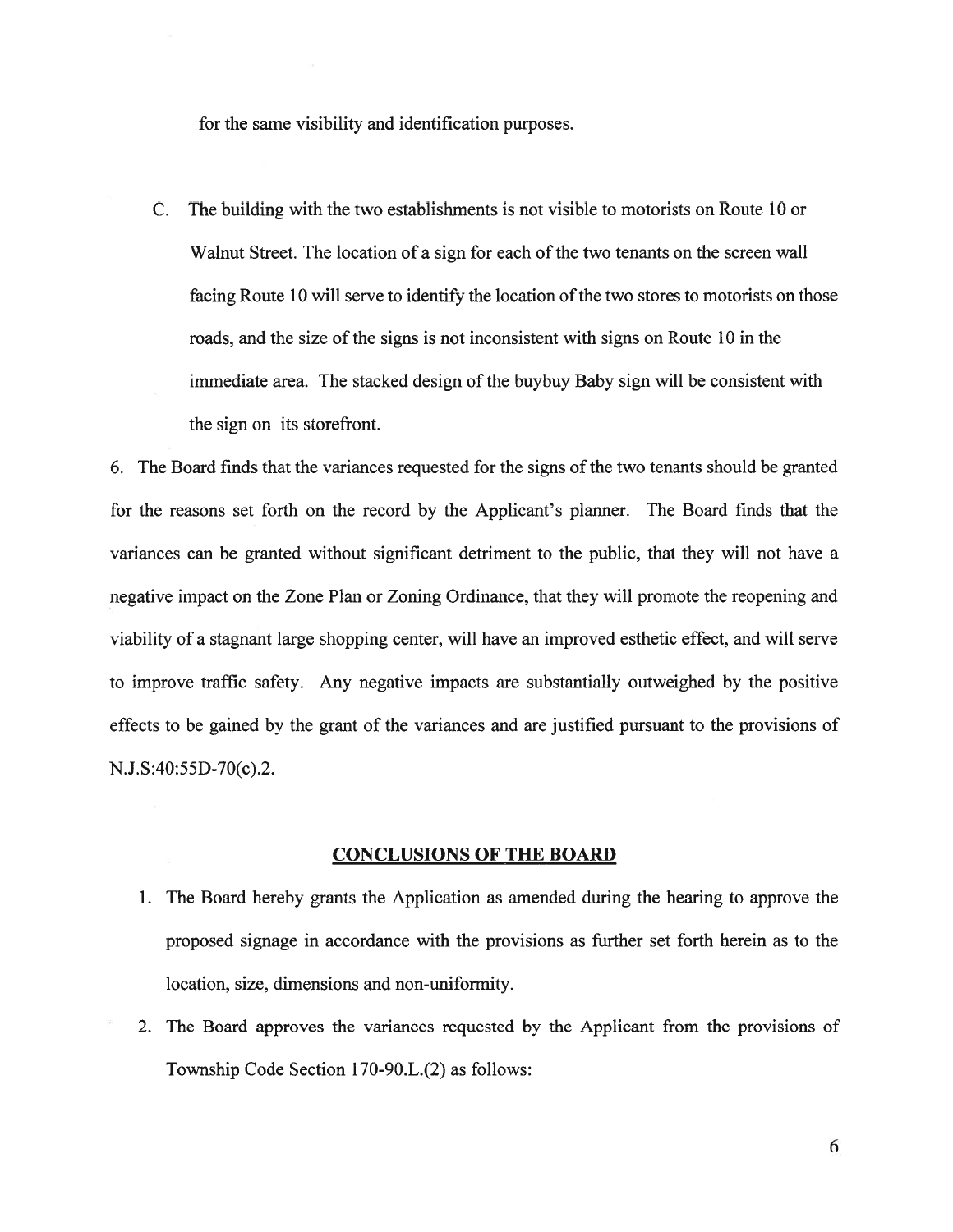- a) The buybuy Baby storefront wall sign will measure 9 feet in height by 18 feet long, for <sup>a</sup> total of 162 square feet. The Ordinance limits the height of <sup>a</sup> sign to 5 feet and the total dimension to 100 square feet; resulting in <sup>a</sup> variance approval of 4 feet for the height and 62 square feet for the total sign dimension.
- b) The buybuy Baby wall sign on the screen wall facing Route 10 will measure 8 feet in height, 16 feet in length, and will have <sup>a</sup> 128 square feet total dimension; resulting in <sup>a</sup> variance approval of 3 feet as to height and 28 square feet as to total sign dimension.
- c) The Cost Plus World Market storefront wall sign will measure 6 feet 4 inches in height, 28 feet 5.5 inches in length, and have a total of 180.24 square feet in area; resulting in a variance approval of  $1$  foot  $4$  inches for the height of the sign,  $8$  feet 5.5 inches for the length, and 80.234square feet for overall sign dimension. The Cost Plus World Market screen wall sign will measure 7 feet 1.5 inches in height, 26 feet 5.5 inches in length, and will have <sup>a</sup> total dimension of 188.52 square feet; resulting in <sup>a</sup> variance of 2 feet 6 inches in height, 6 feet 1.5 inches in length, and 88.52 square feet for overall sign dimension.
- d) The differences in physical characteristic of the signs result in <sup>a</sup> variance from all the uniformity requirements.

3. The variances granted herein apply only to the described signs of the two named tenants and the Board retains jurisdiction as to any future signage on the Site.

4. The Board continues in full force and effect the provisions of all prior Resolutions adopted in connection with the Site, excep<sup>t</sup> as specifically modified therein or herein. This includes, but is